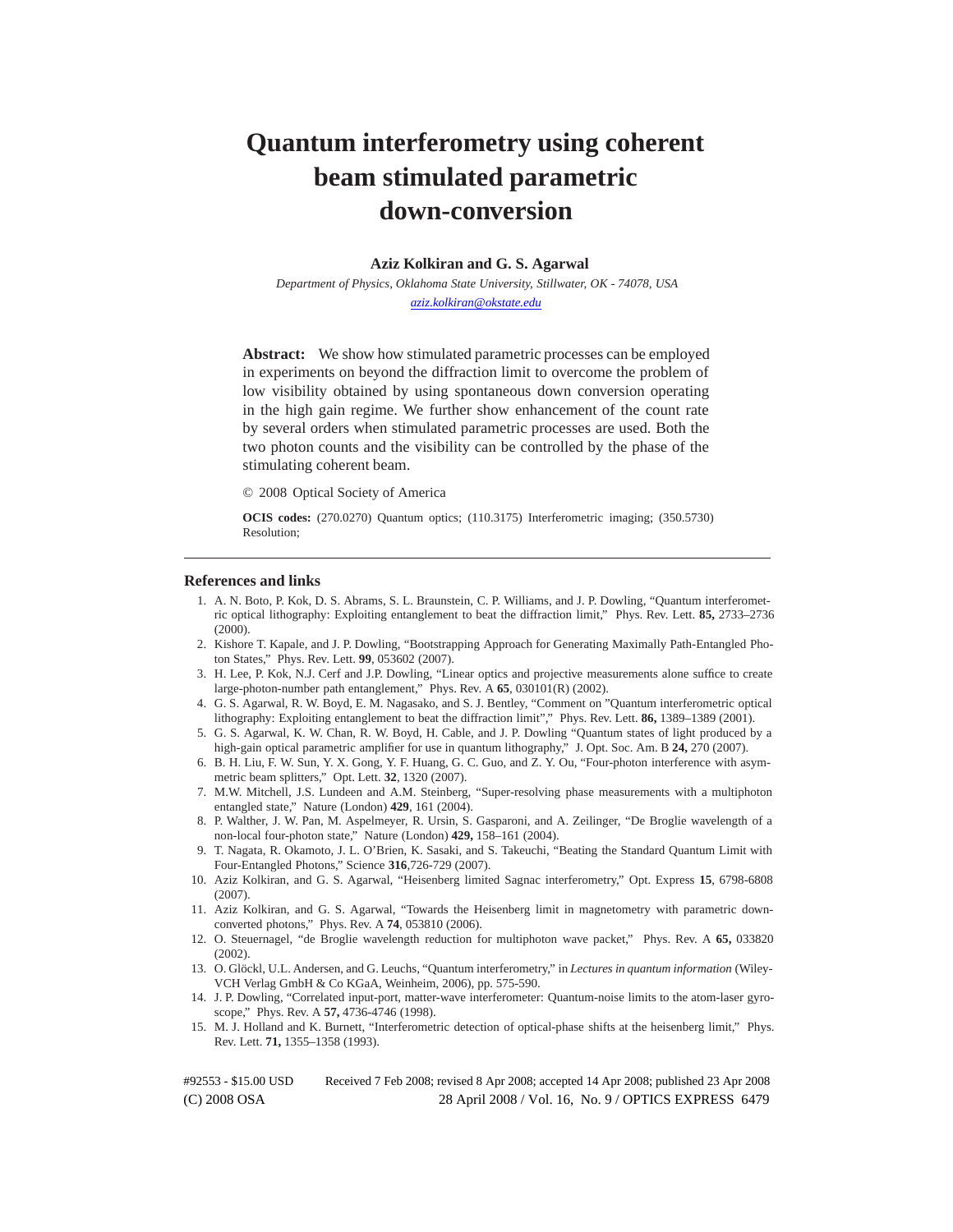- 16. Z.Y. Ou, "Fundamental quantum limit in precision phase measurement ," Phys. Rev. A **55**, 2598–2609 (1997).
- 17. A. Gatti, E. Brambilla, and L. A. Lugiato, "Entangled Imaging and Wave-Particle Duality: From the Microscopic to the Macroscopic Realm," Phys. Rev. Lett. **90**, 133603 (2003).
- 18. Baris I. Erkmen, and Jeffrey H. Shapiro, "Ghost Imaging: What is quantum, what is not," http://arxiv.org/abs/quant-ph/0612070.
- 19. R. S. Bennink, S. J. Bentley, R. W. Boyd, and J. C.Howell, "Quantum and Classical Coincidence Imaging," Phys. Rev. Lett. **92**, 033601 (2004).
- 20. M. D'Angelo, M. V. Chekhova, and Y. Shih, "Two-photon diffraction and quantum lithography," Phys. Rev. Lett. **87,** 013602 (2001).
- 21. P. H. Souto Ribeiro, and G. A. Barbosa, "Direct and ghost interference in double-slit experiments with coincidence measurements," Phys. Rev. A **54**, 3489 (1996).
- 22. F. Sciarrino, C. Vitelli, F. De Martini, R. G. Glasser, H. Cable, and J. P. Dowling, "Experimental sub-Rayleigh resolution by an unseeded high-gain optical parametric amplifier for quantum lithography," Phys. Rev. A **77**, 012324 (2008).
- 23. B. Y. Zel'dovich and D. N. Klyshko, "Statistics of field in parametric luminescence," Sov. Phys. JETP Lett. **9**, 40-44 (1969).
- 24. C. K. Hong, Z. Y. Ou, and L. Mandel, "Measurement of subpicosecond time intervals between two photons by interference," Phys. Rev. Lett. **59**, 2044–2046 (1987).
- 25. Y. H. Shih, A. V. Sergienko, M. H. Rubin, T. E. Kiess, and C. O. Alley, "Two-photon interference in a standard Mach-Zehnder interferometer ," Phys. Rev. A **49**, 4243 (1994).
- 26. Z. Y. Ou, X. Y. Zou, L. J. Wang, and L. Mandel, "Experiment on nonclassical 4th-order interference," Phys. Rev. A **42,** 2957–2965 (1990).
- 27. J. G. Rarity, P. R. Tapster, E. Jakeman, T. Larchuk, R. A. Campos, M. C. Teich, and B. E. A. Saleh, "2-photon interference in a mach-zehnder interferometer," Phys. Rev. Lett. **65,** 1348–1351 (1990).
- 28. P. G. Kwiat, K. Mattle, H. Weinfurter, A. Zeilinger, A. V. Sergienko, and Y. Shih, "New High-Intensity Source of Polarization-Entangled Photon Pairs," Phys. Rev. Lett. **75**, 4337 (1995).
- 29. P. Kok, H. Lee, and J. P. Dowling, "Creation of large-photon-number path entanglement conditioned on photodetection ," Phys. Rev. A **65**, 052104 (2002).
- 30. R. A. Campos, Christopher C. Gerry, and A. Benmoussa, "Optical interferometry at the Heisenberg limit with twin Fock states and parity measurements," Phys. Rev. A **68**, 023810 (2003).
- 31. O. Steuernagel and S. Scheel, "Approaching the Heisenberg limit with two mode squeezed states," J. Opt. B: Quantum Semiclass. Opt. 6 S66-S70 (2004).
- 32. L. Pezzé and A. Smerzi, "Mach-Zehnder Interferometry at the Heisenberg Limit with Coherent and Squeezed-Vacuum Light," Phys. Rev. Lett. **100**, 073601 (2008).

The question of beating the diffraction limit in optics has been the subject of extensive discussions recently [1, 2, 3, 4, 5, 6, 7, 8, 9, 10, 11, 12, 13, 14, 15, 16]. Dowling and coworkers proposed [1] a very new idea to improve the sensitivity of resolution by using detectors that work on two photon absorption and by using special class of entangled states called *NOON* states [2] . They showed that the diffraction limit can be beaten this way. The issue of the resolution in imaging continues to be addressed [17, 18, 19, 20, 21].

It is easy to produce *NOON* states experimentally with two photons by using a very low gain parametric down converter. In this case the resolution is improved by a factor of two. However the probability of two photon absorption is very low unless one could develop extremely efficient two photon absorbers. One alternative would be to work with down converters in the high gain limit [22] however then the visibility of two photon counts goes down asymptotically to 20% [4]. Clearly we need to find methods that can overcome the handicap of having to work with smaller visibility. Another difficulty is with the magnitude of two photon counts. One needs to improve the intensity of two photon counts considerably.

We propose a new idea using stimulated parametric processes along with spontaneous ones [23] to produce resolution improvement while at the same time maintaining high visibility at large gains of the parametric process. The stimulated processes enhance the count rate by several orders of magnitude. We use coherent beams at the signal and the idler frequencies. We further find that the phases of coherent fields can also be used as tuning knobs to control the visibility of the pattern. It may be borne in mind that the process of spontaneous parametric down conversion has been a work horse for the last two decades in understanding a variety of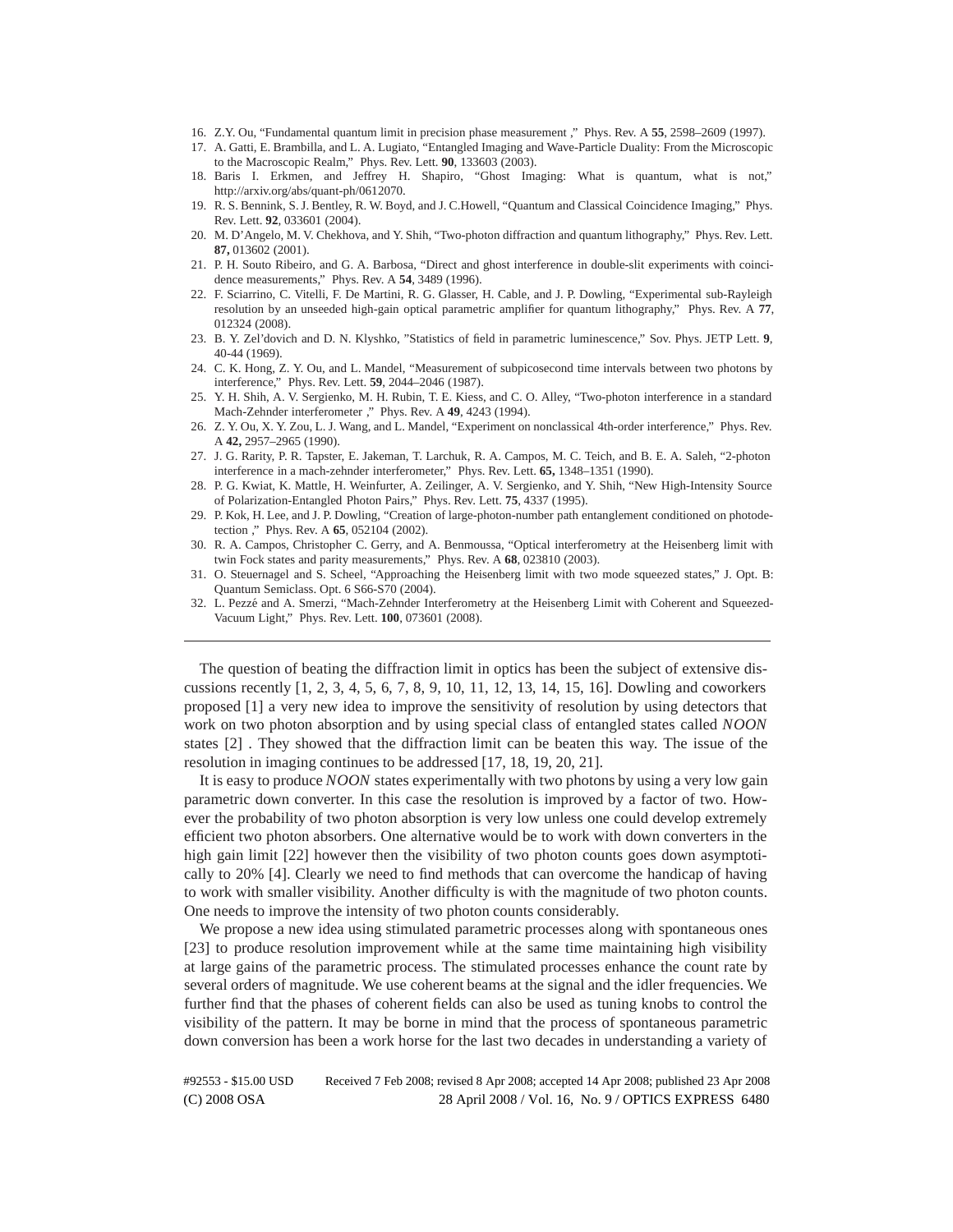issues in quantum physics and in applications in the field of imaging [24, 25, 26, 27, 28].

We expect that the use of stimulated processes along with spontaneous ones would change our landscape as far as fields of imaging and quantum sensors are concerned. We now describe the idea and the results of preliminary calculations that support the above assertion. Consider the scheme shown in Fig. 1. Here  $\hat{a}_1$  and  $\hat{b}_1$  are the signal and idler modes driven by the



Fig. 1. Using an input from non-degenerate stimulated parametric down-conversion for determination of phase via photon-photon correlations.

coherent fields. The usual case of spontaneous parametric down conversion is recovered by setting  $\alpha_0 = \beta_0 = 0$ . The  $\psi$  is the phase introduced by the object or by an interferometer. For down conversion of type II the signal and idler would be two photons in two different states of polarization. In order to calculate the coincidence count it is good to work with Heisenberg operators. The fields reaching the detectors are related to the input vacuum modes  $\hat{a}_0$  and  $\hat{b}_0$  via

$$
\begin{pmatrix}\n\hat{a}_3 \\
\hat{b}_3\n\end{pmatrix} = \frac{1}{\sqrt{2}} \begin{pmatrix}\n1 & i \\
i & 1\n\end{pmatrix} \begin{pmatrix}\n1 & 0 \\
0 & e^{i\psi}\n\end{pmatrix} \frac{1}{\sqrt{2}} \begin{pmatrix}\n1 & i \\
i & 1\n\end{pmatrix} \begin{pmatrix}\n\mu(\hat{a}_0 + \alpha_0) + v(\hat{b}_0^{\dagger} + \beta_0^*) \\
\mu(\hat{b}_0 + \beta_0) + v(\hat{a}_0^{\dagger} + \alpha_0^*)\n\end{pmatrix},
$$
\n(1)

where  $\mu$  and  $\nu$  are given in terms of the gain parameter *g*,

$$
\mu = \cosh(g), \tag{2}
$$

$$
v = e^{i\phi}\sinh(g). \tag{3}
$$

and  $\phi$  is the phase of the pump. We first note that in the absence of the object  $\psi = 0$ , the mean count say at the detector  $D_a$  is given by

$$
I_{\hat{a}} \equiv \langle \hat{a}_3^{\dagger} \hat{a}_3 \rangle = \sinh^2(g) + |\alpha_0|^2 \left[ 1 + 2\sinh^2(g) + \sinh(2g)\cos(\phi - 2\theta) \right],\tag{4}
$$

where for simplicity we assume that  $\alpha_0 = \beta_0$ . We denote  $\theta$  as the phase of  $\alpha_0$ . Note that the first term in Eq. (4) is the intensity of spontaneously produced photons. The *g*-independent term in the square bracket is just the intensity of the coherent beam and the rest of the terms result from stimulated parametric down conversion. Note further that the mean count depends on the phase of the coherent beams used to produce stimulated down conversion.

Now, using our basic equation (1) we calculate the two-photon coincidence counts as the following:

$$
I_{\hat{a}\hat{b}} \equiv \langle \hat{a}_3^{\dagger} \hat{b}_3^{\dagger} \hat{b}_3 \hat{a}_3 \rangle = A \left\{ 1 + \frac{V}{1 - V} \left( 1 + \cos(2\psi) \right) \right\}.
$$
 (5)

Here *V* is the visibility of two-photon coincidence counts

$$
V = \frac{B}{A+B},\tag{6}
$$

where

$$
A = \sinh^{4}(g) + 2|\alpha_{0}|^{2}\sinh^{2}(g)[1 + 2\sinh^{2}(g) + \sinh(2g)\cos(\phi - 2\theta)],
$$
\n(7)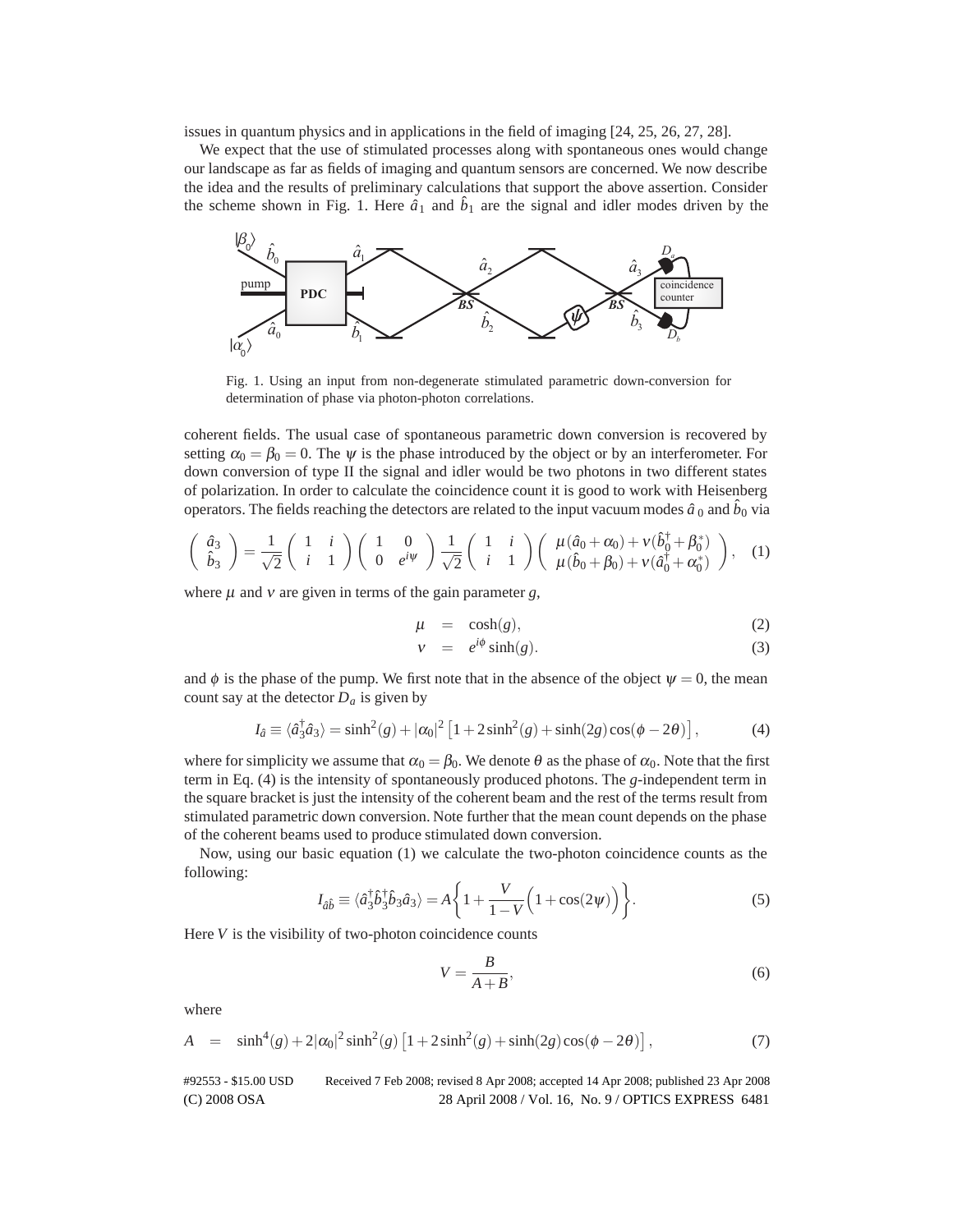$$
B = \frac{1}{2} \Big\{ \big( 1 + \sinh^2(g) \big) \sinh^2(g) + |\alpha_0|^2 \sinh(2g) \left[ \sinh(2g) + \left( 1 + 2 \sinh^2(g) \right) \cos(\phi - 2\theta) \right] + |\alpha_0|^4 \left[ 1 + 2 \sinh^2(g) + \sinh(2g) \cos(\phi - 2\theta) \right]^2 \Big\}.
$$
\n(8)

Both *A* and *B* depend on the gain *g*, amplitude and phase of the stimulating beams. In Figs. 2(*a*) and 2(*b*) we display the fringes in two-photon counts under different conditions on the gain of the down-converter and the strength and phase of the stimulating beams. These figures clearly



Fig. 2. (*a*) Stimulated emission enhanced two-photon counts for various phases of the coherent field at the gain  $g = 0.5$ . The horizontal line shows the interferometric phase. The pump phase  $\phi$  is fixed at  $\pi$ . The counts are in units of two-photon coincidence rates coming from spontaneous down-conversion process. The modulus of the coherent field  $|\alpha|$  is chosen such that the coincidences coming from SPDC and the coherent fields are equal to each other. The dashed line shows the two-photon counts for the case of spontaneous process. (*b*) The same with (a) at the gain  $g = 2.0$ . Here, the counts for the case of spontaneous process (dashed line) is multiplied by a factor of  $10<sup>3</sup>$ .

show the advantages of using stimulating parametric processes in quantum imaging. We next quantify these advantages.

We first note that in the absence of stimulating fields ( $|\alpha_0| \rightarrow 0$ )

$$
V \longrightarrow \frac{1 + \sinh^2(g)}{1 + 3\sinh^2(g)},
$$
\n(9)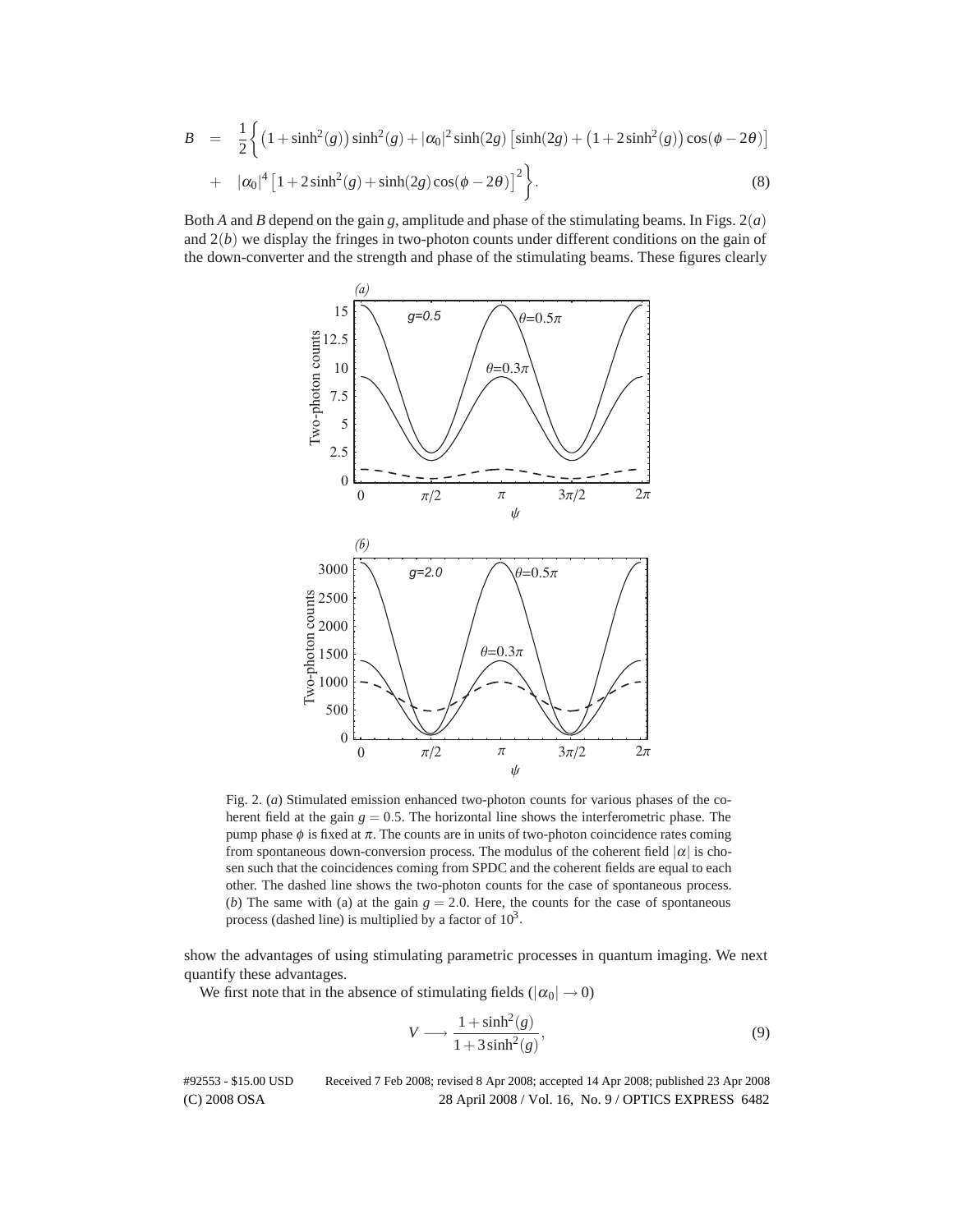and the strength of the two-photon counts reduces to

$$
I_{\hat{a}\hat{b}} \longrightarrow 2\sinh^4(g) + \sinh^2(g). \tag{10}
$$

In the limit of large gain, the visibility drops to 1*/*3 and the strength of two-photon counts goes as  $\exp(4g)$ . Next, we examine the effect of stimulated parametric processes on the visibility and the numerical strength of two-photon coincidence count. In the limit of large gain, the visibility of the stimulated process reads

$$
V \longrightarrow \frac{\frac{1}{4} + |\alpha_0|^2 (1 + \cos(\Delta)) + |\alpha_0|^4 (1 + \cos(\Delta))^2}{\frac{3}{4} + 3|\alpha_0|^2 (1 + \cos(\Delta)) + |\alpha_0|^4 (1 + \cos(\Delta))^2},
$$
\n(11)

where  $\Delta$  is the phase difference,  $\phi - 2\theta$ , between the pump and stimulating (coherent) beams. Note that when  $|\alpha_0| \to 0$  we recover the same result as Eq. (9). The visibility given in Eq. (11) has terms that arise from the interference between the spontaneous and the stimulated downconverted photons. Clearly we can control the value of the visibility by changing the amplitude of the stimulating beams. For example, we can obtain 60% visibility even for  $|\alpha_0|^2 \sim 1$  if  $\Delta = 0$ , which should be compared with the 33% value in the absence of the stimulating beams. As we increase the stimulating beam intensity to  $\sim$  10, we obtain 90% visibility. If we assume that the stimulating field's intensity of the order of the number of spontaneous photons produced by the down-converter, i.e.  $|\alpha_0|^2 \sim \sinh^2(g)$ , then the visibility of 100% can be reached at  $g \simeq 2-2.5$ (For  $\Delta = \pi$  we lose the advantage of stimulating beam to produce higher visibility.). In Fig. 3



Fig. 3. (Color online) Stimulated emission enhanced visibility of two-photon counts for various phases (red and green lines) of the coherent field with respect to the gain *g*. The pump phase  $\phi$  is fixed at  $\pi$ . The modulus of the coherent field  $|\alpha_0|$  is chosen such that the coincidences coming from SPDC and the coherent fields are equal to each other. The dashed line shows the visibility of two-photon counts in the case of photons produced by spontaneous parametric down-conversion.

we show the visibility of two-photon coincidences with respect to the gain for different values of the stimulating beam phases. The results in the region of large gain follow the approximate results based on Eq. (11).

We next examine the strength of two-photon counts in the limit of high gain. This depends on the interferometric phase  $\psi$ . To get an estimate of the strength of two-photon counts let us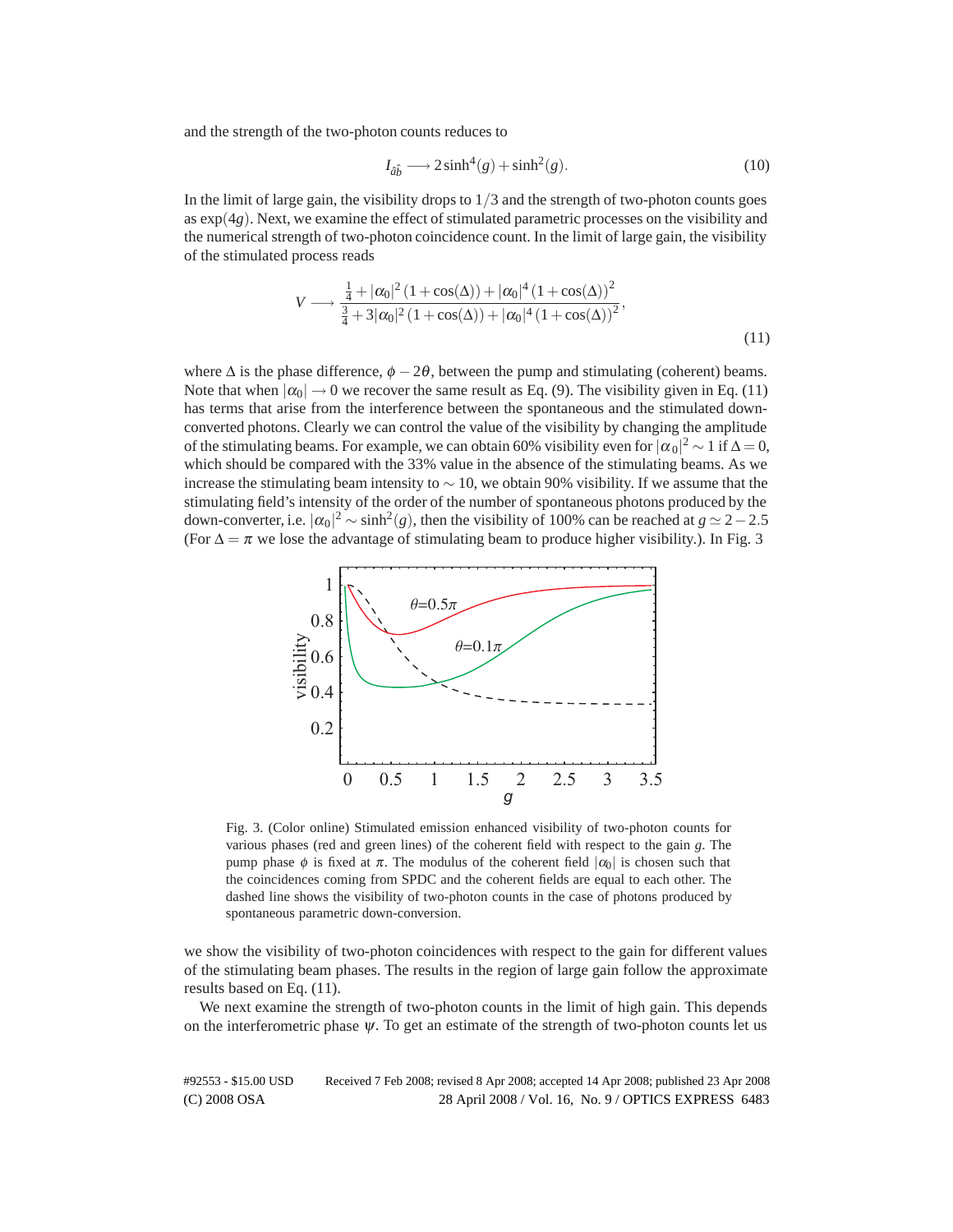

Fig. 4. The ratio of the two-photon coincidences coming from the stimulated process to the spontaneous process for various phases of the coherent beams at the (*a*) low and (*b*) high gain limits respectively. The pump phase is fixed at  $\pi$  and the modulus of the coherent field  $|\alpha|$  is chosen such that the coincidences coming from SPDC and the coherent fields are equal to each other.

set  $\psi = 0$ :

$$
I_{\hat{a}\hat{b}} \longrightarrow 2\sinh^4(g)\left\{1+4|\alpha_0|^2\left(1+\cos(\Delta)\right)+2|\alpha_0|^4\left(1+\cos(\Delta)\right)^2\right\}.\tag{12}
$$

Note that when  $\alpha_0 = 0$  we recover Eq. (10). For  $\Delta = 0$ , the highest order term in Eq. (12) goes as  $\exp(4g)|\alpha_0|^4$ , i.e. a factor of  $|\alpha_0|^4$  appears here in compared to the spontaneous process. This then reduces to  $I_{\hat{a}\hat{b}} \rightarrow \exp(8g)$  if we assume that the stimulating field's intensity of the order of the number of spontaneous photons produced by the down-converter, i.e.  $|\alpha_0|^2 \sim \sinh^2(g)$ . This leads to an enhancement by  $\exp(4g)$  in the two-photon count rates compared to the case of spontaneous processes. In Figs.  $4(a)$  and  $4(b)$ , we show the ratio of two-photon counts coming from the stimulated process to the spontaneous process both at the low and high gain limits respectively. It is shown that at  $g \approx 1.7$ , three orders of magnitude rate enhancement is being reached. Therefore, in the determination of interferometric phase, we obtain a ground-breaking enhancement in both the visibility and the strength of the two-photon coincidence counts by controlling the phase and the amplitude of stimulating coherent beams. We show in Figs.  $2(a)$ and 2(*b*), this cumulative enhancement in both the visibility and the strength in the low and high gain limits respectively.

A question that we have not investigated in the present paper concerns the minimum value of the phase  $\Delta \psi$  that can be measured [13]. In the literature one has the well known shot noise limit  $(\Delta \psi \sim 1/\sqrt{N})$ ; where *N* is the total number of photons) obtained with coherent sources. This is to be compared with the Heisenberg limit  $(\Delta \psi \sim 1/N)$  obtained with sources prepared in special states and with very special detection schemes [29, 30]. Thus to improve the sensitivity it would be especially interesting if one can do the latter with photon numbers of the same or-